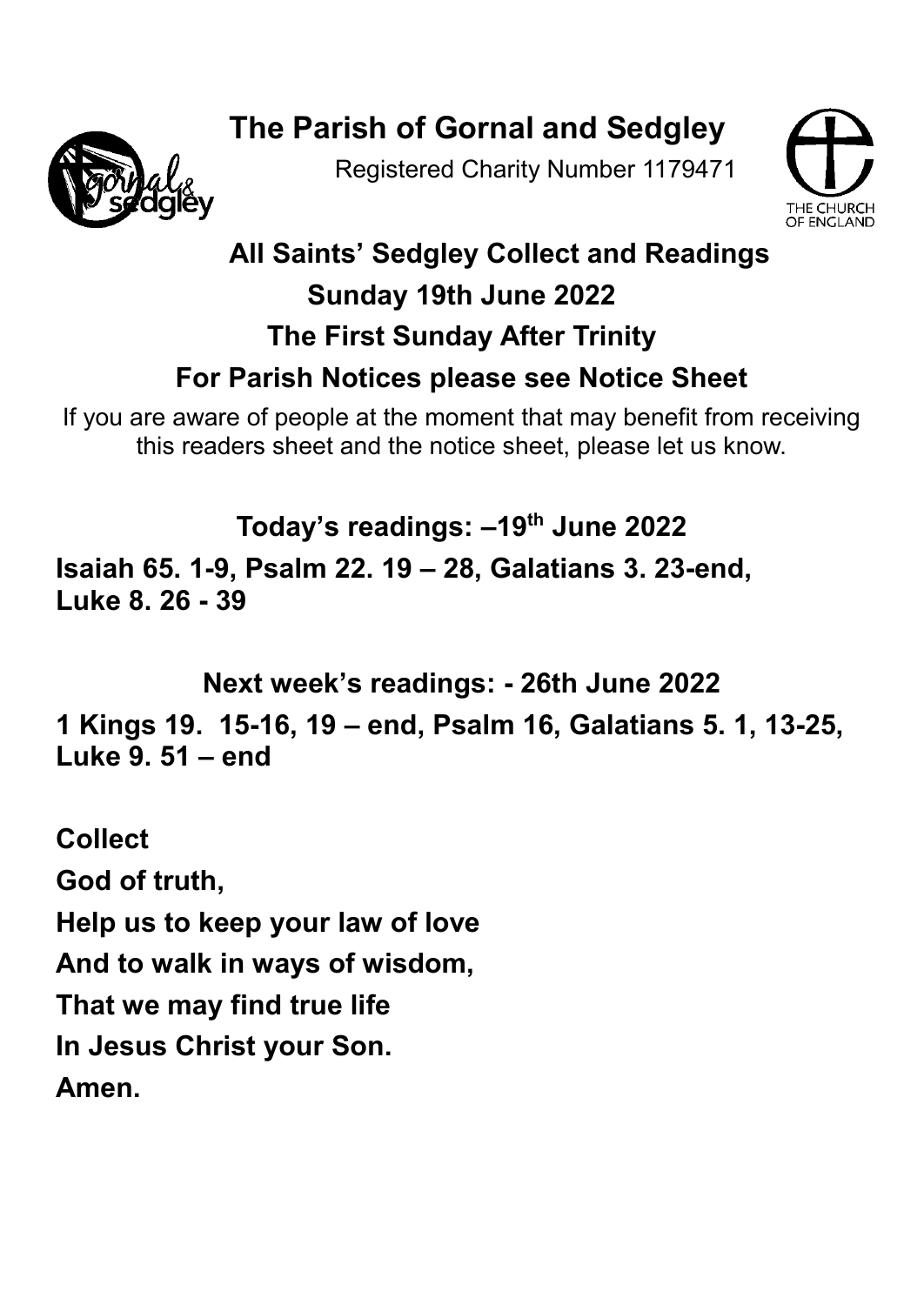## **Isaiah 65. 1-9**

I was ready to be sought out by those who did not ask, to be found by those who did not seek me. I said, 'Here I am, here I am', to a nation that did not call on my name. I held out my hands all day long to a rebellious people, who walk in a way that is not good, following their own devices; a people who provoke me to my face continually, sacrificing in gardens and offering incense on bricks; who sit inside tombs. and spend the night in secret places; who eat swine's flesh, with broth of abominable things in their vessels; who say, 'Keep to yourself, do not come near me, for I am too holy for you.' These are a smoke in my nostrils, a fire that burns all day long. See, it is written before me: I will not keep silent, but I will repay; I will indeed repay into their laps their iniquities and their ancestors' iniquities together, says the LORD; because they offered incense on the mountains and reviled me on the hills, I will measure into their laps full payment for their actions. Thus says the LORD: As the wine is found in the cluster, and they say, 'Do not destroy it, for there is a blessing in it',

so I will do for my servants' sake, and not destroy them all. I will bring forth descendants from Jacob, and from Judah inheritors of my mountains; my chosen shall inherit it, and my servants shall settle there.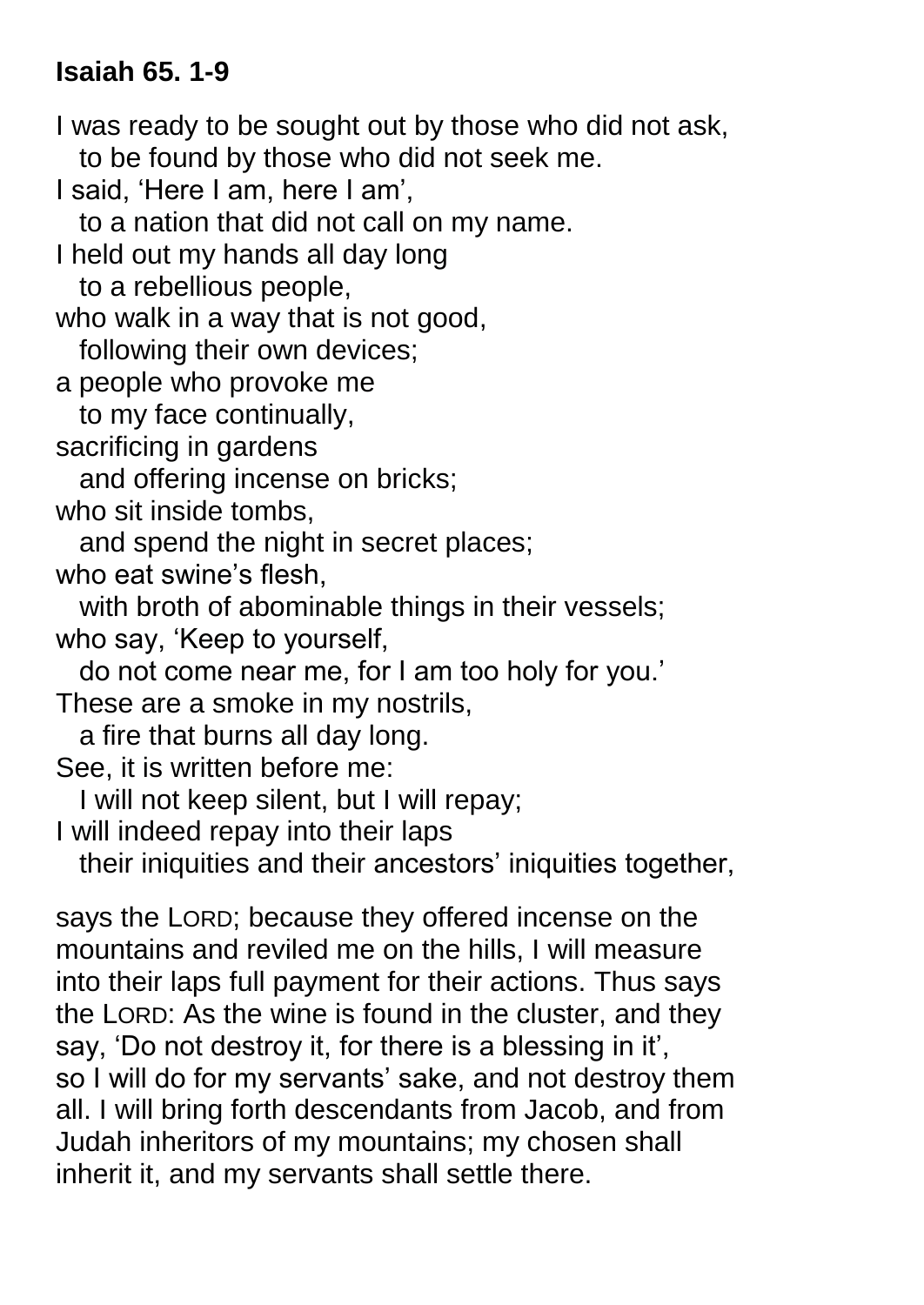**Psalm 22. 19 – 28 -** But you, O LORD, do not be far away! O my help, come quickly to my aid! Deliver my soul from the sword, my life from the power of the dog! Save me from the mouth of the lion! From the horns of the wild oxen you have rescued me. I will tell of your name to my brothers and sisters; in the midst of the congregation I will praise you: You who fear the LORD, praise him! All you offspring of Jacob, glorify him; stand in awe of him, all you offspring of Israel! For he did not despise or abhor the affliction of the afflicted; he did not hide his face from me, but heard when I cried to him. From you comes my praise in the great congregation; my vows I will pay before those who fear him. The poor shall eat and be satisfied; those who seek him shall praise the LORD. May your hearts live for ever! All the ends of the earth shall remember and turn to the LORD; and all the families of the nations shall worship before him. For dominion belongs to the LORD, and he rules over the nations.

**Galatians 3. 23-end -** Now before faith came, we were imprisoned and guarded under the law until faith would be revealed. Therefore, the law was our disciplinarian until Christ came, so that we might be justified by faith. But now that faith has come, we are no longer subject to a disciplinarian, for in Christ Jesus you are all children of God through faith. As many of you as were baptized into Christ have clothed yourselves with Christ. There is no longer Jew or Greek, there is no longer slave or free, there is no longer male and female; for all of you are one in Christ Jesus. And if you belong to Christ, then you are Abraham's offspring, heirs according to the promise.

**Luke 8. 26 – 39 -** Then they arrived at the country of the Gerasenes, which is opposite Galilee. As he stepped out on land, a man of the city who had demons met him. For a long time he had worn no clothes, and he did not live in a house but in the tombs. When he saw Jesus, he fell down before him and shouted